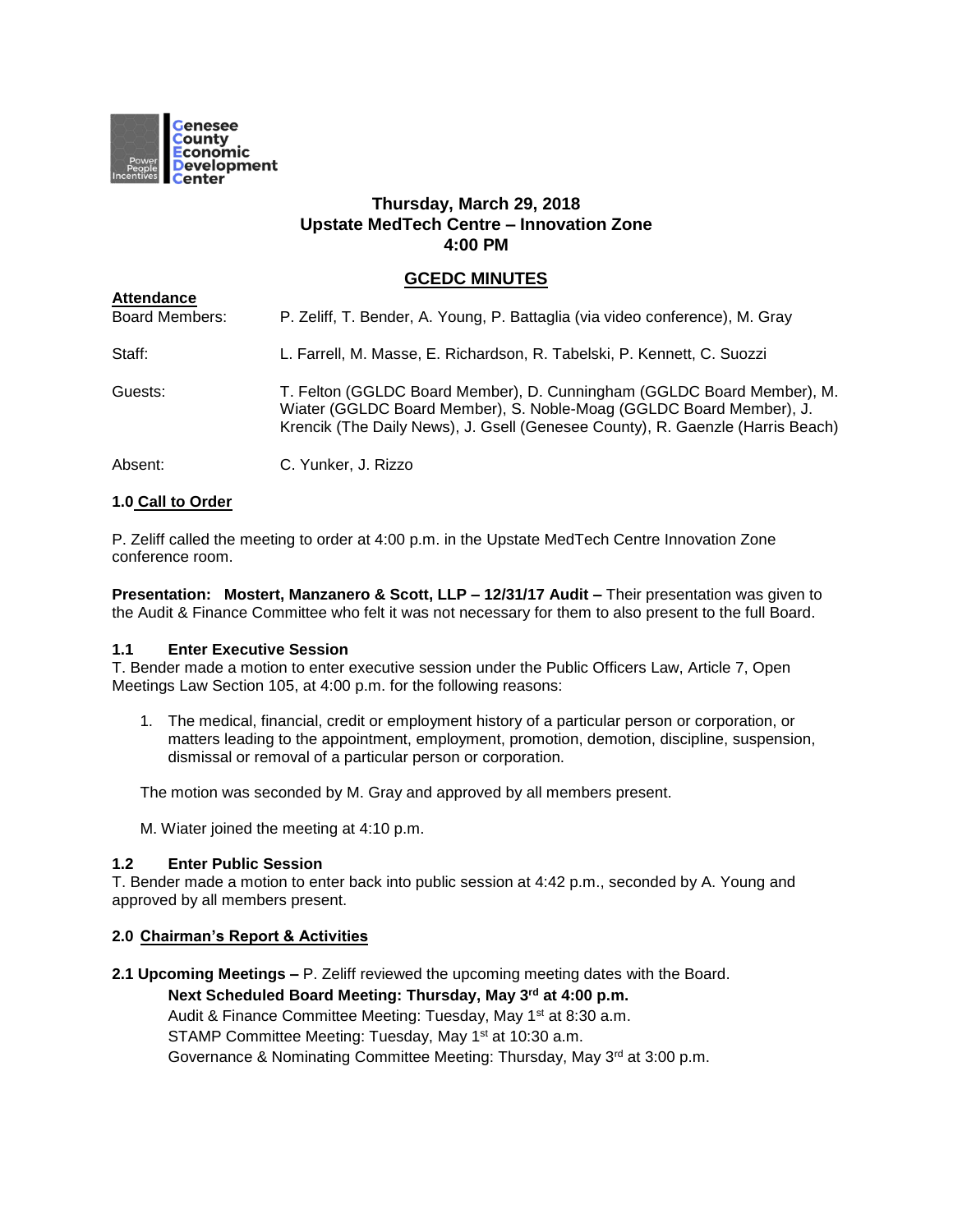#### **2.2 Agenda Additions / Deletions / Other Business –**

**P. Zeliff made a motion to approve removing item 6.1 Additional Construction and Inspection Contract Administration Costs – Clark Patterson Lee from the agenda; the motion was seconded by A. Young. Roll call resulted as follows:**

|             | P. Battaglia - Yes (video conference) | C. Yunker - | Absent |
|-------------|---------------------------------------|-------------|--------|
| T. Bender - | Yes.                                  | P. Zeliff - | Yes.   |
| A. Young    | Yes                                   | M. Grav -   | Yes    |
| J. Rizzo -  | Absent                                |             |        |

#### **The item was approved as presented.**

#### **2.3 Minutes: March 8, 2018**

P. Battaglia shared that he attended the March  $8<sup>th</sup>$  meeting, but was not video conferencing as the minutes suggest. He requested that the "(via video conference)" be removed from the minutes.

**A. Young made a motion to approve the March 8, 2018 minutes with changes made as requested; the motion was seconded by M. Gray. Roll call resulted as follows:**

|             | P. Battaglia - Yes (video conference) | C. Yunker - | Absent |
|-------------|---------------------------------------|-------------|--------|
| T. Bender - | Yes.                                  | P. Zeliff - | Yes    |
| A. Young    | Yes.                                  | M. Gray -   | Yes    |
| J. Rizzo -  | Absent                                |             |        |

**The items were approved as presented.**

#### **3.0 Report of Management**

**3.1 Town Center Plaza, LLC – Final Resolution –** C. Suozzi reminded the Board that Town Center Plaza, LLC is seeking to bring back a grocery store in the Village of Corfu community that has been closed for several years. The developer is planning a reconstruction project on the approx. 20,000 sq. ft. facility. The company is seeking assistance from the GCEDC under Section 862-a of General Municipal Law (GML), which states that an IDA is limited in its ability to provide financial assistance to projects where facilities "that are primarily used in making retail sales to customers who personally visit such facilities constitute more than one-third of the total project cost."

The retail restriction may be overcome where, based upon an application, an IDA finds that: (i) the predominant purpose of the project is to make available goods or services which would not be, but for the project, reasonably accessible to residents of the municipality where the project is located; or (ii) the project is located within or adjacent to a "highly distressed area" as defined in 854(18) GML. Under these provisions, the IDA is qualified to assist this project.

Both the Village of Corfu and Town of Pembroke have passed resolutions stating that the project will make available goods or services which are not reasonably accessible to the residents. The IDA has also received a letter of support from Darien Lake Theme Park.

The company is planning to invest approx. \$1,000,000 and create 7 new jobs. They are seeking assistance from the GCEDC with a sales tax exemption valued at approx. \$40,000, a mortgage tax exemption valued at approx. \$10,000 and a property tax abatement of approx. \$27,527.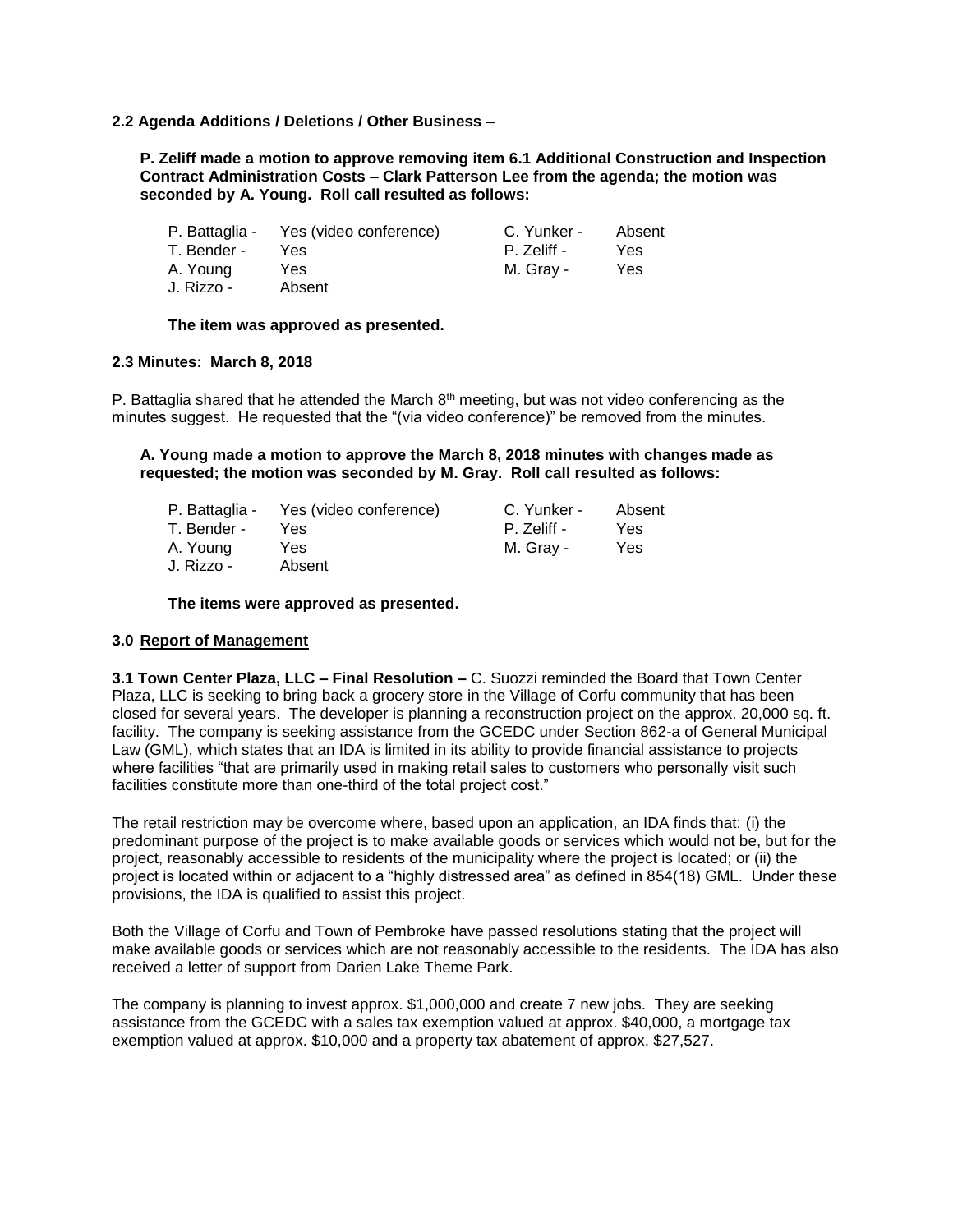A public hearing was held on Wednesday, March 28<sup>th</sup>. M. Masse shared that there was one resident that thought the project, like Tim Hortons and Dollar General, should stand on its own, without incentives from the GCEDC. Others were in favor of the project.

The Board reviewed the Statement of Compliance of Project Criteria. See 'Attachment A'.

Resolution No. 03/2018-02

RESOLUTION OF THE GENESEE COUNTY INDUSTRIAL DEVELOPMENT AGENCY D/B/A GENESEE COUNTY ECONOMIC DEVELOPMENT CENTER (THE "AGENCY") (i) ACCEPTING AN APPLICATION WITH RESPECT TO A CERTAIN PROJECT, (ii) APPOINTING TOWN CENTER PLAZA LLC AS AGENT OF THE AGENCY, (iii) MAKING A DETERMINATION WITH RESPECT TO THE PROJECT PURSUANT TO SEQRA, (iv) AUTHORIZING FINANCIAL ASSISTANCE TO THE COMPANY IN THE FORM OF (a) A SALES AND USE TAX EXEMPTION FOR PURCHASES AND RENTALS RELATED TO THE ACQUISITION, CONSTRUCTION, RECONSTRUCTION, RENOVATION AND EQUIPPING OF THE PROJECT, (b) A REAL PROPERTY TAX ABATEMENT STRUCTURED THROUGH A TAX AGREEMENT AND (c) AN EXEMPTION FROM MORTGAGE RECORDING TAXES AS AUTHORIZED BY NEW YORK LAW, AND (v) AUTHORIZING THE NEGOTIATION, EXECUTION AND DELIVERY OF AN AGENT, FINANCIAL ASSISTANCE AND PROJECT AGREEMENT, A LEASE AGREEMENT, A LEASEBACK AGREEMENT, A TAX AGREEMENT, A MORTGAGE AND RELATED DOCUMENTS WITH RESPECT TO THE PROJECT.

#### **M. Gray made a motion to approve the Town Center Plaza, LLC Final Resolution No. 03/2018- 02 as presented; the motion was seconded by A. Young. Roll call resulted as follows:**

|             | P. Battaglia - Yes (video conference) | C. Yunker - | Absent |
|-------------|---------------------------------------|-------------|--------|
| T. Bender - | Yes                                   | P. Zeliff - | Yes    |
| A. Young    | Yes                                   | M. Gray -   | Yes    |
| J. Rizzo -  | Absent                                |             |        |

#### **The item was approved as presented.**

**3.2 Genesee Lumber Co., Inc. – Final Resolution –** C. Suozzi shared that Genesee Lumber Company is demolishing an existing structure and building a 7,158 sq. ft. warehouse for their operation in the City of Batavia. The warehouse will be used to store lumber and other building products to better serve customers in Genesee County and the surrounding area. This project will contribute to the City of Batavia's Pathway to Prosperity (BP2) program.

The company is planning to invest approx. \$300,000 and create 3 new jobs and retain 29 jobs. They are seeking assistance from the GCEDC with a sales tax exemption valued at approx. \$16,320, and a property tax abatement of approx. \$41,157. As benefits do not exceed \$100,000, a public hearing does not need to be held.

The Board reviewed the Statement of Compliance of Project Criteria. See 'Attachment B'.

#### Resolution No. 03/2018-03

RESOLUTION OF THE GENESEE COUNTY INDUSTRIAL DEVELOPMENT AGENCY D/B/A GENESEE COUNTY ECONOMIC DEVELOPMENT CENTER (THE "AGENCY") (i) ACCEPTING AN APPLICATION WITH RESPECT TO A CERTAIN PROJECT, (ii) APPOINTING GENESEE LUMBER CO., INC. AS AGENT OF THE AGENCY, (iii) MAKING A DETERMINATION WITH RESPECT TO THE PROJECT PURSUANT TO SEQRA, (iv) AUTHORIZING FINANCIAL ASSISTANCE TO THE COMPANY IN THE FORM OF (a) A SALES AND USE TAX EXEMPTION FOR PURCHASES AND RENTALS RELATED TO THE ACQUISITION, CONSTRUCTION, RECONSTRUCTION, RENOVATION AND EQUIPPING OF THE PROJECT AND (b) A REAL PROPERTY TAX ABATEMENT STRUCTURED THROUGH A TAX AGREEMENT, AND (v) AUTHORIZING THE NEGOTIATION, EXECUTION AND DELIVERY OF AN AGENT, FINANCIAL ASSISTANCE AND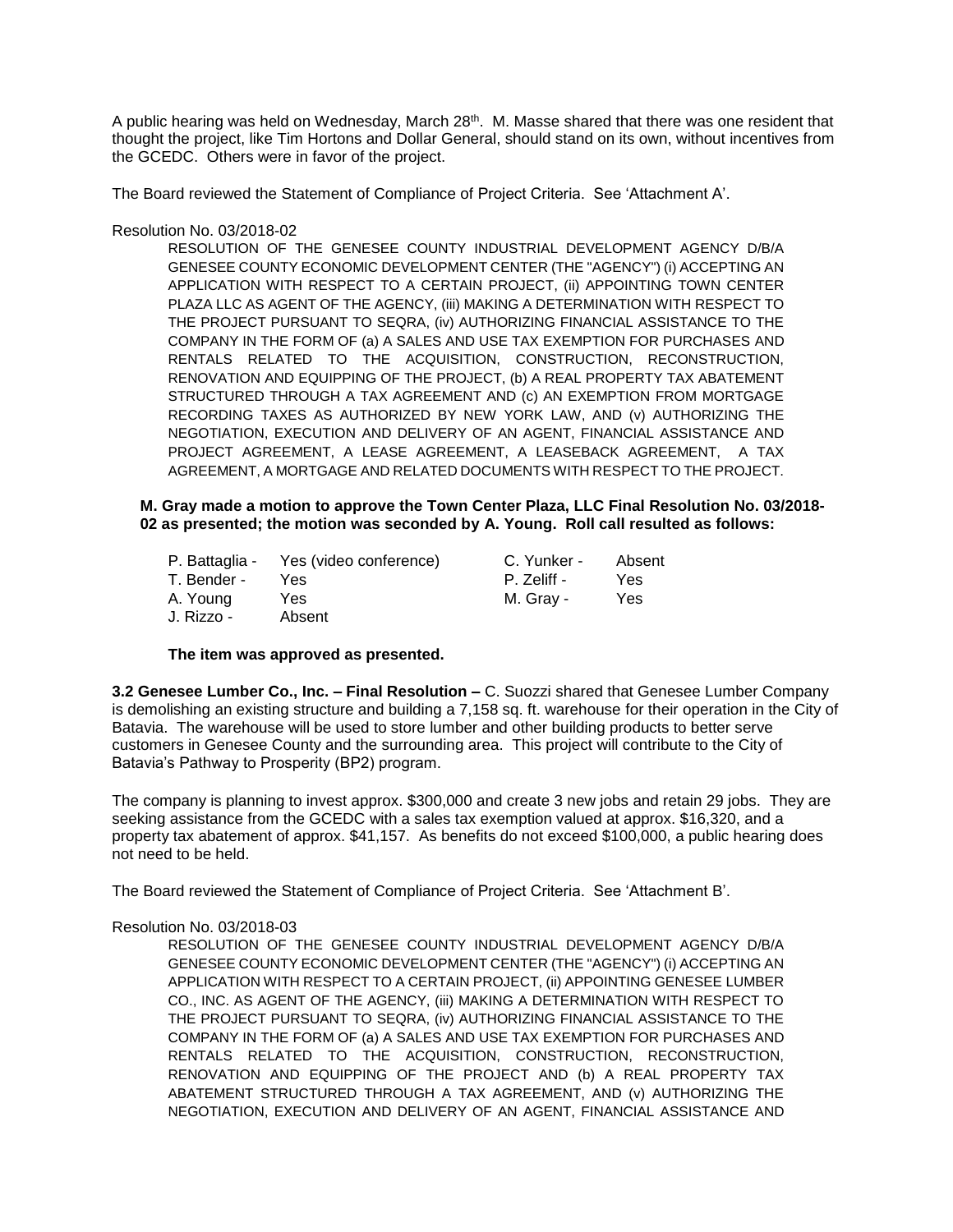PROJECT AGREEMENT, A LEASE AGREEMENT, A LEASEBACK AGREEMENT, A TAX AGREEMENT AND RELATED DOCUMENTS WITH RESPECT TO THE PROJECT.

#### **T. Bender made a motion to approve the Genesee Lumber Co., Inc. Final Resolution No. 03/2018-03 as presented; the motion was seconded by M. Gray. Roll call resulted as follows:**

|             | P. Battaglia - Abstain (video conference) | C. Yunker - | Absent |
|-------------|-------------------------------------------|-------------|--------|
| T. Bender - | Yes                                       | P. Zeliff - | Yes    |
| A. Young    | Yes.                                      | M. Grav -   | Yes.   |
| J. Rizzo -  | Absent                                    |             |        |

#### **The item was approved as presented.**

**3.3 Xylem Dewatering Solutions, Inc. – Initial Resolution –** C. Suozzi shared that Xylem expanded approx. 10 years ago and is now ready for phase II of their expansion. They are in the Town of Batavia just south of Saile Drive along Route 98. The existing facility is 18,282 sq. ft. and will increase to 26,382 sq. ft. The company is planning to consolidate their Rochester operations to the Batavia location as well.

The company is planning to invest approx. \$820,196 and create 6 new jobs and retain 14 jobs. They are seeking assistance from the GCEDC with a sales tax exemption valued at approx. \$46,971, and a property tax abatement of approx. \$54,067. As benefits exceed \$100,000, a public hearing will need to be held.

#### Resolution No. 03/2018-04

RESOLUTION OF THE GENESEE COUNTY INDUSTRIAL DEVELOPMENT AGENCY D/B/A GENESEE COUNTY ECONOMIC DEVELOPMENT CENTER (THE "AGENCY") (i) ACCEPTING AN APPLICATION WITH RESPECT TO A CERTAIN PROJECT, (ii) AUTHORIZING A PUBLIC HEARING WITH RESPECT TO THE PROJECT AND (iii) DESCRIBING THE FORMS OF FINANCIAL ASSISTANCE BEING CONTEMPLATED BY THE AGENCY WITH RESPECT TO THE PROJECT.

**A. Young made a motion to approve the Xylem Dewatering Solutions, Inc. initial Resolution No. 03/2018-04 as presented; the motion was seconded by T. Bender. Roll call resulted as follows:**

|             | P. Battaglia - Yes (video conference) | C. Yunker - | Absent |
|-------------|---------------------------------------|-------------|--------|
| T. Bender - | Yes.                                  | P. Zeliff - | Yes    |
| A. Young    | Yes                                   | M. Grav -   | Yes    |
| J. Rizzo -  | Absent                                |             |        |

#### **The items were approved as presented.**

**3.4 Local Labor Waiver Request – Resolution -** M. Masse shared that Haskell Engineering and O'Neal, Inc. are currently overseeing the HP Hood building refit project and automated retrieval warehouse construction at the plant in Batavia. Since the project is more than \$5 million in construction costs, it is subject to our Local Labor Policy. In connection with the Local Labor Policy there is a waiver request that can be made for certain contractors that do not have to be local. The situations that would allow a company to request a waiver are as follows:

"it is understood that at certain times, Workers residing within the Local Labor Area may not be available with respect to a Project. Under this condition, the Company is required to contact the Agency to request a waiver of the Local Labor Requirement (the "Local Labor Waiver Request") based on the following circumstances: (i) warranty issues related to installation of specialized equipment of materials whereby the manufacturer requires installation by only approved installers; (ii) specialized construction for which qualified Local Labor Area Workers are not available; (iii) documented lack of Workers meeting the Local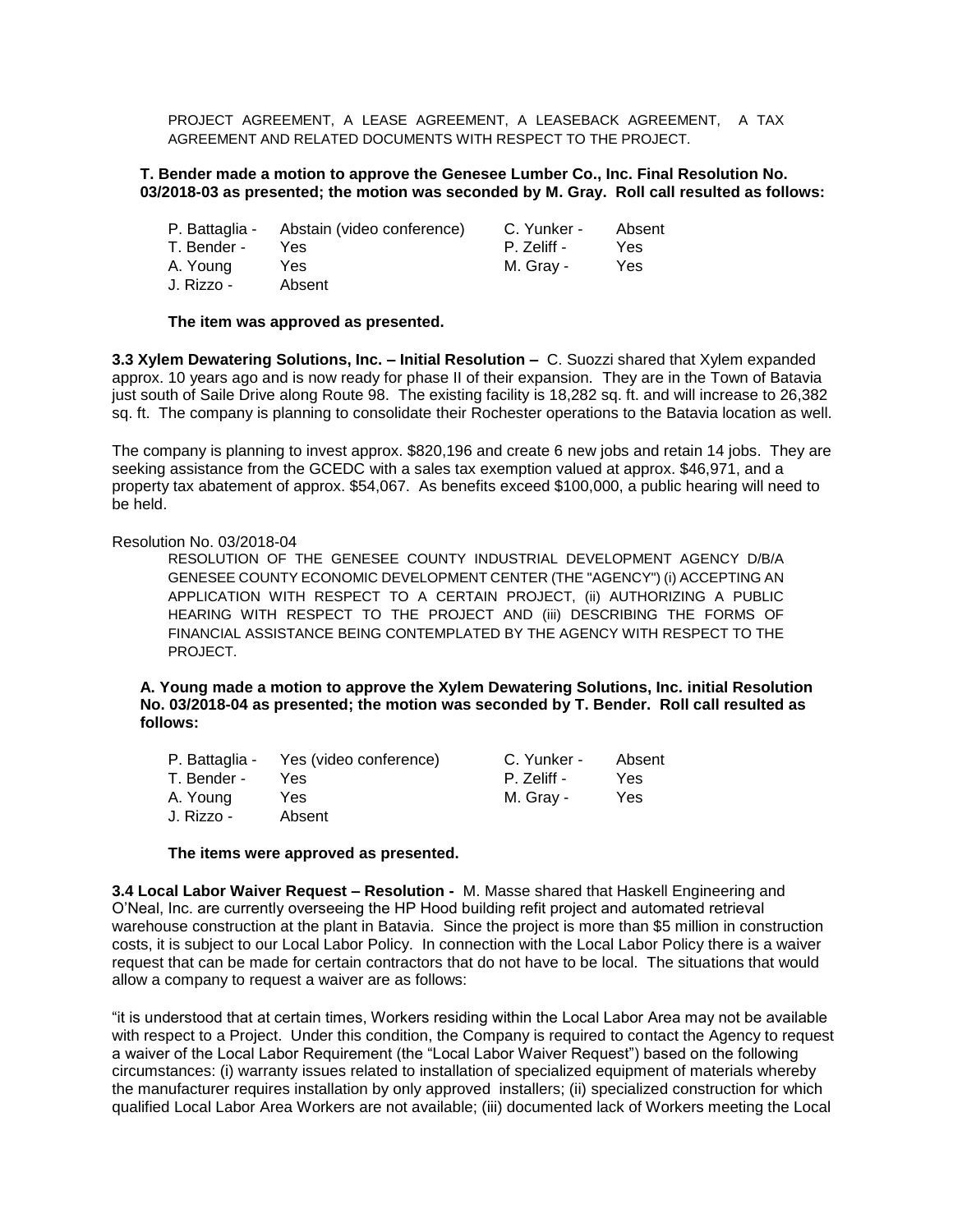Labor Area requirement ; or (iv) cost differentials in bids whereby use of local labor significantly increases the construction cost of the project. Prior to the granting of said waiver, the lowest bidding contractor which bid said construction project using local labor would have the right of first refusal to bid and match the lowest bid as a remedy to ensure compliance with the policy. Comprehensive documentation and justification will be required including documented evidence and verification by GCEDC staff or agents that the "right of first refusal" remedy has been effected unsuccessfully.

The Agency shall evaluate the Local Labor Waiver Request and make its determination related thereto based upon the supporting documentation received with such waiver request."

Haskell Engineering has submitted one waiver request related to specialty construction and warranty requirements.

O'Neal Inc., has submitted two waiver requests related to specialized construction for which Local Labor Workers are not available.

Resolution No. 03/2018-05

RESOLUTION OF THE GENESEE COUNTY INDUSTRIAL DEVELOPMENT AGENCY D/B/A GENESEE COUNTY ECONOMIC DEVELOPMENT CENTER GRANTING HP HOOD LLC's REQUEST FOR THREE WAIVERS FROM THE LOCAL LABOR REQUIREMENT

**A. Young made a motion to approve Local Labor Waiver Request Resolution No. 03/2018-05 as presented; the motion was seconded by T. Bender. Roll call resulted as follows:**

|             | P. Battaglia - Yes (video conference) | C. Yunker - | Absent |
|-------------|---------------------------------------|-------------|--------|
| T. Bender - | Yes.                                  | P. Zeliff - | Yes    |
| A. Young    | Yes                                   | M. Grav -   | Yes    |
| J. Rizzo -  | Absent                                |             |        |

**The item was approved as presented.**

#### **4.0 Audit & Finance Committee – M. Gray**

**4.1 12/31/17 Audit -** L. Farrell shared that the Audit & Finance Committee reviewed the Management Letter and Audit Report for the GCEDC. David Brownell of Mostert, Manzanero & Scott, LLP, attended the meeting to review the audit and to answer any questions the Committee had. The management letter states that no material deficiencies in internal controls were identified during the audit. In their opinion, the audited financial statements present fairly, in all material respects, the financial position of the GCEDC as of December 31, 2017 in accordance with accounting principles generally accepted in the United States of America. This is being recommended by the Audit & Finance Committee for approval.

#### **M. Gray made a motion to approve the 12/31/17 Audit as presented; the motion was seconded by T. Bender. Roll call resulted as follows:**

|             | P. Battaglia - Yes (video conference) | C. Yunker - | Absent |
|-------------|---------------------------------------|-------------|--------|
| T. Bender - | Yes                                   | P. Zeliff - | Yes.   |
| A. Young    | Yes                                   | M. Grav -   | Yes    |
| J. Rizzo -  | Absent                                |             |        |

**The item was approved as presented.**

**4.2 Apple Tree Acres Land Swap – Resolution –** M. Masse shared that the GCEDC has sold property in past years at Apple Tree Acres park that was part of a proposed roadway out to Route 19, if necessary. The GCEDC has had to look at alternative ways for that road to potentially connect out. One way is along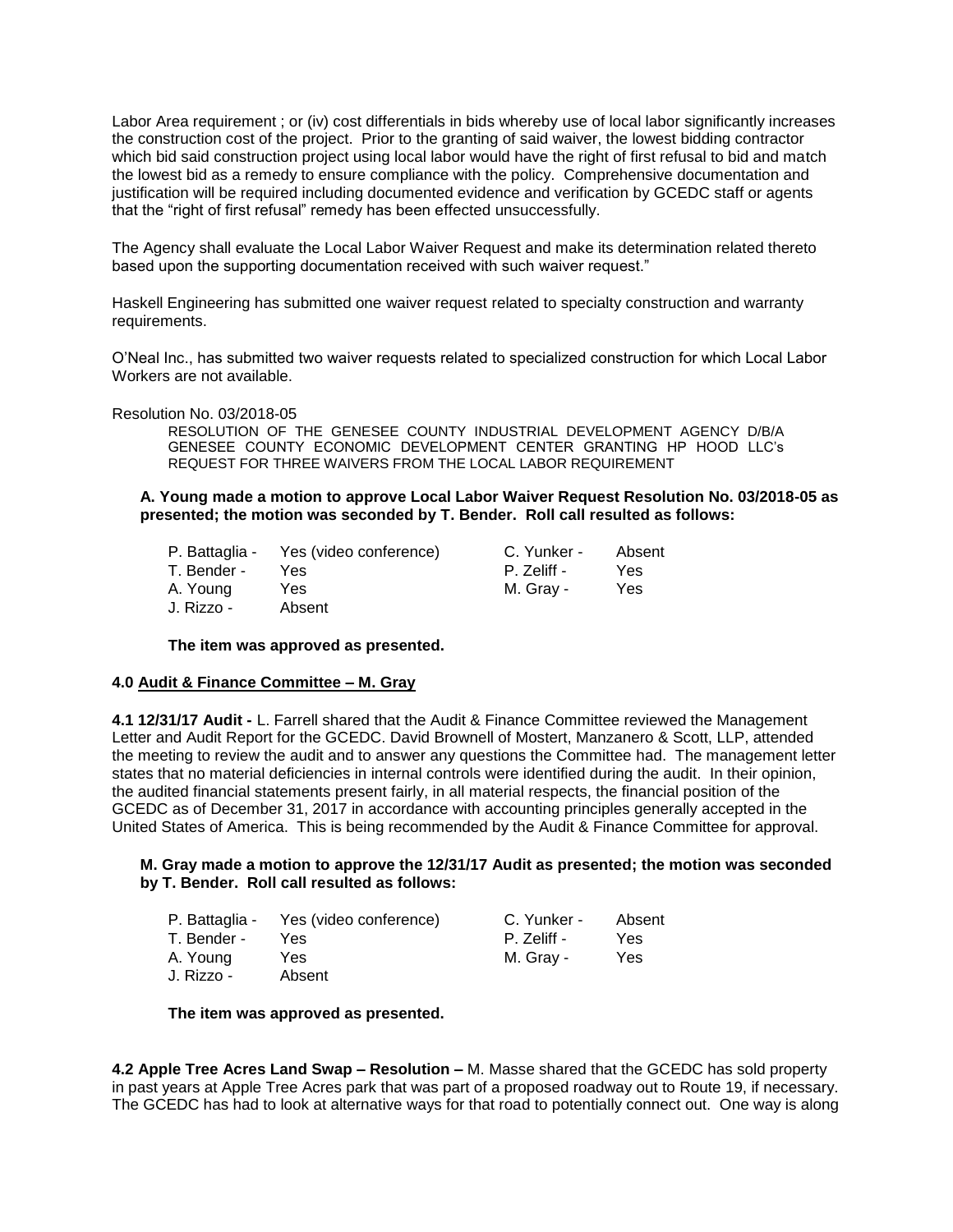the southern end of property owned by RJ Properties, LLC. The GCEDC also owns property that is to the east of RJ Properties, LLC that would square off their parcel. RJ Properties, LLC has proposed a land swap of 1.22 acres they would give to the GCEDC in exchange for 2.98 acres. One of the factors to consider is the location of the electric lines that were installed a few years ago. For RJ Properties, LLC to utilize the parcel that they would receive, they would need to have those poles relocated at their expense (which could be \$100,000 per acre additional cost).

M. Masse asked the Board to consider the land swap with RJ Properties, LLC or any affiliated entities. Expected costs related to this transaction, which are not included in the 2018 budget, would be not to exceed \$5,000 in legal fees, \$1,000 in survey and boundary descriptions, plus third-party costs (title search) and filing fees.

#### Resolution No. 03/2018-06

RESOLUTION OF THE GENESEE COUNTY INDUSTRIAL DEVELOPMENT AGENCY D/B/A GENESEE COUNTY ECONOMIC DEVELOPMENT CENTER (THE "AGENCY") AUTHORIZING (i) A "LAND SWAP" OF CERTAIN AGENCY OWNED REAL PROPERTY WITH R.J. PROPERTIES, LLC AND (ii) THE EXECUTION OF A LAND SWAP AGREEMENT, A DEED, AND RELATED DOCUMENTS IN CONNECTION THEREWITH.

**M. Gray made a motion to approve a Resolution No. 03/2018-06, authorizing a Land Swap with RJ Properties, LLC or any affiliated entities, as presented; the motion was seconded by T. Bender. Roll call resulted as follows:**

| P. Battaglia - | Abstain (video conference) | C. Yunker - | Absent |
|----------------|----------------------------|-------------|--------|
| T. Bender -    | Yes.                       | P. Zeliff - | Yes    |
| A. Young       | Yes.                       | M. Gray -   | Yes    |
| J. Rizzo -     | Absent                     |             |        |

#### **The item was approved as presented.**

**4.3 Apple Tree Acres Purchase & Sale Agreement – Resolution –** M. Masse shared that the GCEDC has been in discussions with a company who is interested in purchasing approx. 19.5 acres for development of their warehousing/manufacturing facility at the Apple Tree Acres Corporate Park.

M. Masse asked the Board to consider the Purchase and Sale Agreement with Bert Berardi, on behalf of a to-be-formed entity for approx. 19.5 acres at Apple Tree Acres for a total purchase price of \$304,941, and payment of applicable closing costs.

#### Resolution No. 03/2018-07

RESOLUTION OF THE GENESEE COUNTY INDUSTRIAL DEVELOPMENT AGENCY D/B/A GENESEE COUNTY ECONOMIC DEVELOPMENT CENTER (THE "AGENCY") AUTHORIZING (i) THE SALE OF CERTAIN AGENCY OWNED REAL PROPERTY TO BERT BERARDI, ON BEHALF OF A TO-BE-FORMED ENTITY, AND (ii) THE EXECUTION OF A PURCHASE AND SALE AGREEMENT, A DEED, AN EASEMENT AGREEMENT, AND RELATED DOCUMENTS IN CONNECTION THEREWITH.

**M. Gray made a motion to approve Resolution No. 03/2018-07, authorizing the Purchase & Sale Agreement, including applicable closing costs, with Bert Berardi, or behalf of a to-be-formed entity, as presented; the motion was seconded by T. Bender. Roll call resulted as follows:**

| P. Battaglia - | Yes (video conference) | C. Yunker - | Absent |
|----------------|------------------------|-------------|--------|
| T. Bender -    | Yes                    | P. Zeliff - | Yes    |
| A. Young       | Yes                    | M. Gray -   | Yes    |
| J. Rizzo -     | Absent                 |             |        |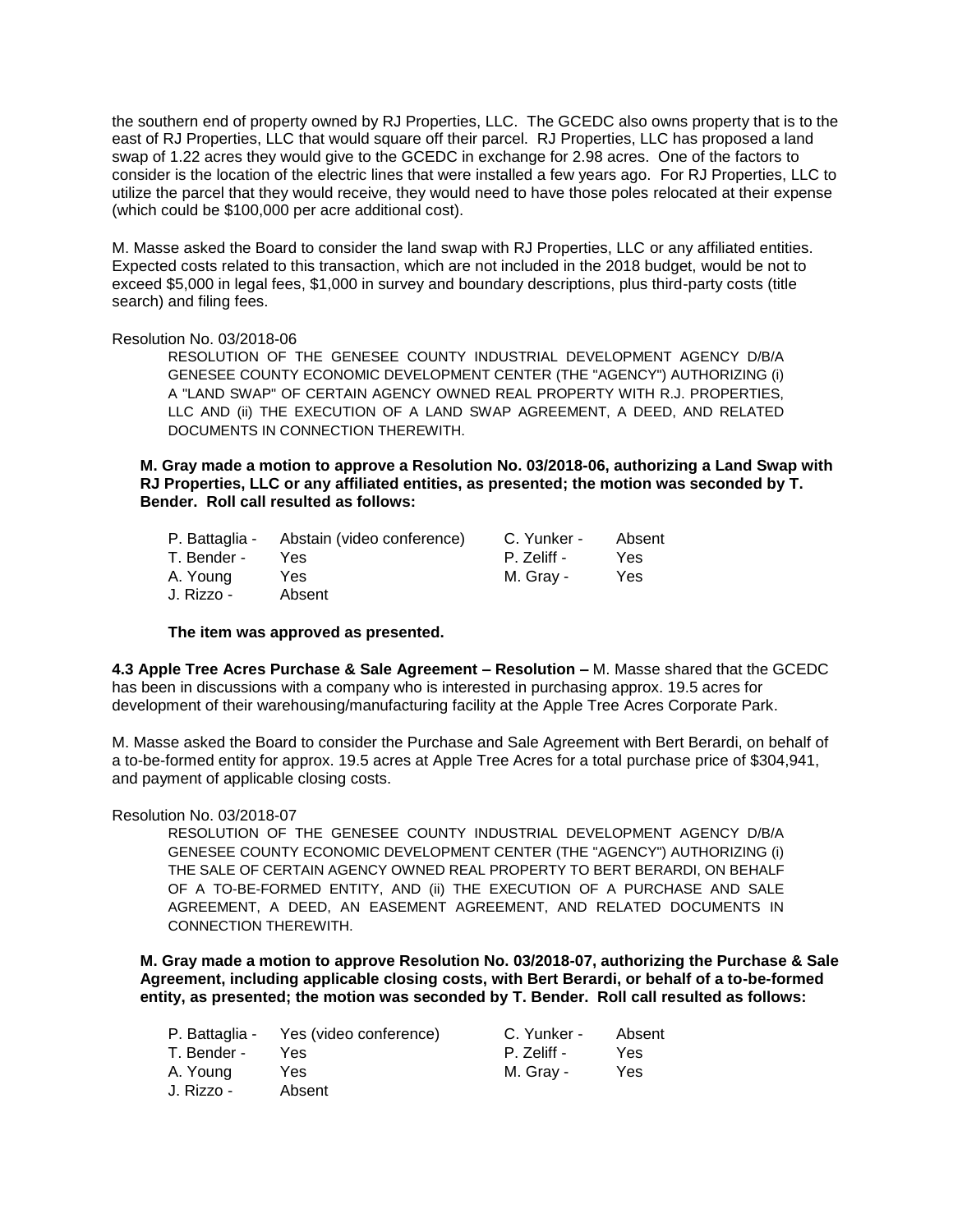#### **The item was approved as presented.**

**4.4 LeRoy Food & Tech Park Purchase & Sale Agreement – Resolution –** M. Masse shared that the GCEDC bas been in discussions with a company who is interested in purchasing approx. 5 acres for development of their manufacturing facility at the LeRoy Food & Technology Park.

M. Masse asked the Board to consider the Purchase and Sale Agreement with McQuillen, Inc. or any affiliated entities, for approx. 5 acres at the LeRoy Food & Tech Park for a purchase price of \$10,000 per acre.

Resolution No. 03/2018-08

RESOLUTION OF THE GENESEE COUNTY INDUSTRIAL DEVELOPMENT AGENCY D/B/A GENESEE COUNTY ECONOMIC DEVELOPMENT CENTER (THE "AGENCY") AUTHORIZING (i) THE SALE OF CERTAIN AGENCY OWNED REAL PROPERTY TO MCQUILLEN, INC., ON BEHALF OF A TO-BE-FORMED ENTITY, AND (ii) THE EXECUTION OF A PURCHASE AND SALE AGREEMENT, A DEED, AN EASEMENT AGREEMENT, AND RELATED DOCUMENTS IN CONNECTION THEREWITH.

**M. Gray made a motion to approve Resolution No. 03/2018-08, authorizing the Purchase & Sale Agreement, including applicable closing costs, with McQuillen, Inc. or any affiliated entities, as presented; the motion was seconded by T. Bender. Roll call resulted as follows:**

| P. Battaglia - | Abstain (video conference) | C. Yunker - | Absent |
|----------------|----------------------------|-------------|--------|
| T. Bender -    | Yes.                       | P. Zeliff - | Yes    |
| A. Young       | Yes.                       | M. Gray -   | Yes    |
| J. Rizzo -     | Absent                     |             |        |

**The items were approved as presented.**

**4.5 LeRoy Consolidated Funding Application Grant Disbursement Agreement –** M. Masse shared that the GCEDC has received an Empire State Development (ESD) Grant Disbursement Agreement for the \$420,000 (AA769) grant for the LeRoy Food & Tech Park. The proposed Financial Terms and Conditions of the grant is as follows:

a. Reimburse ESD for all out-of-pocket expenses incurred with this project. Pay a commitment fee of 1% of the grant; \$4,200.

- b. Grant must be disbursed by April 1, 2020.
- c. GCEDC staff has requested that Exhibit C Recapture Terms be revised or removed.

These grant funds will be made in two disbursements. An initial disbursement of an amount equal to 74% of the grant (\$310,000) will be disbursed upon documentation of real estate, infrastructure, site work, architectural, engineering and soft project costs totaling \$310,000, provided we are in compliance with the terms and conditions of the agreement.

A second disbursement of an amount equal to 26% of the grant (\$110,000) will be disbursed upon documentation of real estate, infrastructure, site work, architectural, engineering and soft project costs totaling \$662,172 (\$972,142 cumulative project costs) and upon completion of the project substantially as described in Exhibit A, provided we are in compliance with the terms and conditions of the agreement.

The Audit & Finance Committee is recommending this for approval. Total expenditures related to the Grant Disbursement Agreement are not to exceed \$6,000; \$4,200 commitment fee plus any out of pocket expenses of ESD.

**M. Gray made a motion to approve the LeRoy Consolidated Funding Application Grant Disbursement Agreement, contingent upon ESD's removal of Exhibit C; the motion was seconded by T. Bender. Roll call resulted as follows:**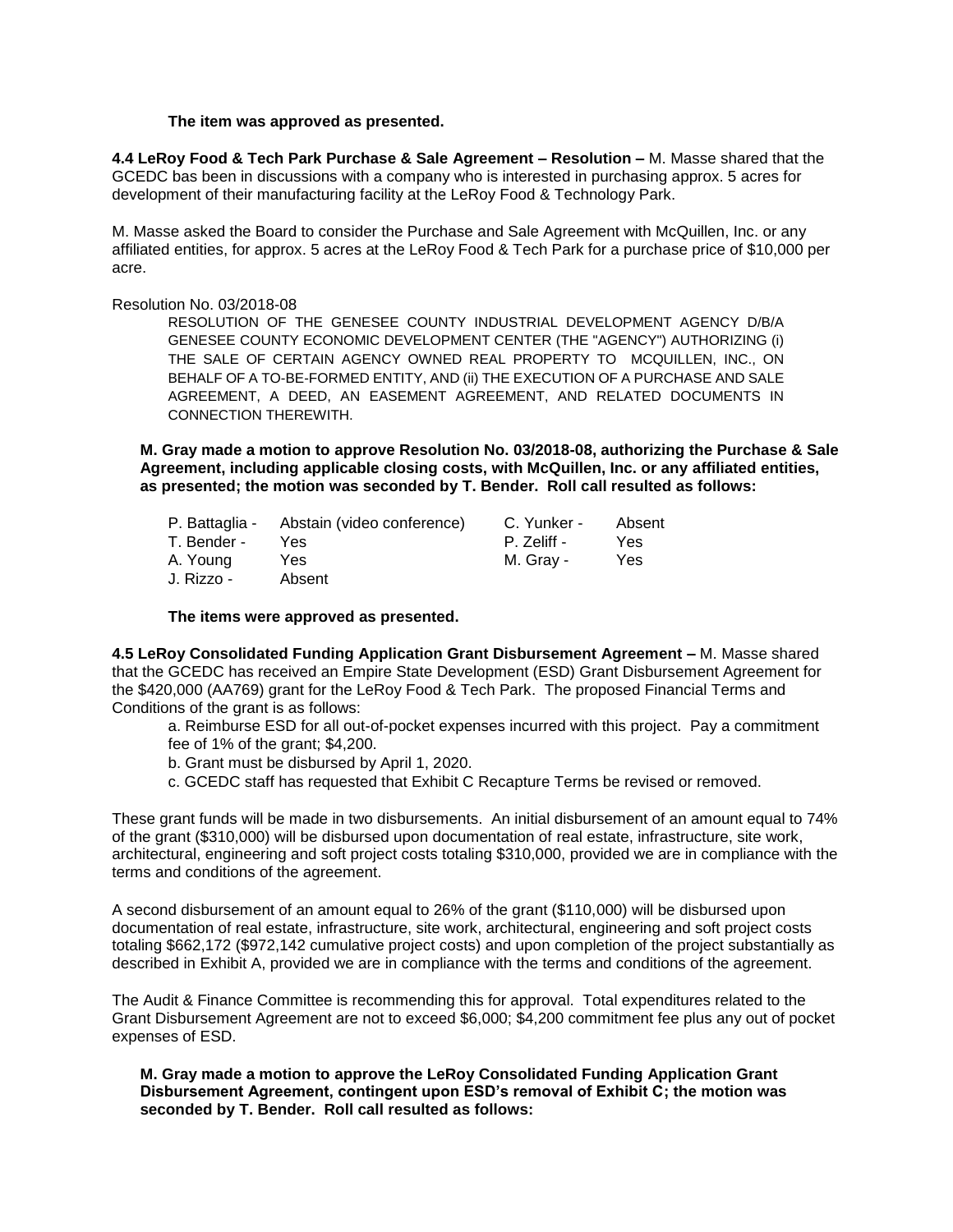| P. Battaglia - | Yes (video conference) | C. Yunker - | Absent |
|----------------|------------------------|-------------|--------|
| T. Bender -    | Yes                    | P. Zeliff - | Yes    |
| A. Young       | Yes                    | M. Grav -   | Yes    |
| J. Rizzo -     | Absent                 |             |        |

#### **The item was approved as presented.**

**4.6 Mowing Contracts –** M. Masse shared that the GCEDC asked companies for bids to mow the properties we have acquired at STAMP and the entrance signs to Gateway I and Apple Tree Acres. The results of the bids are as follows based on 13 mows in the season:

#### STAMP

- 1. \$5,479 S&S Trucking
- 2. \$9,126 Scalia's Landscaping
- 3. \$6,500 McKenzie Landscaping

Gateway I and Apple Tree Acres

- 1. \$260 McKenzie Landscaping
- 2. \$260 Scalia's Landscaping
- 3. \$557 S&S Trucking

M. Masse noted that a requirement of the bid was to provide proof of insurance coverage and worker's compensation. McKenzie did not provide that. The bid that Scalia's provided was one bid for all properties, and they were not willing to split them up or segment them.

M. Masse asked the Board to consider a contract with S&S Trucking not to exceed \$7,000 for mowing services at STAMP, Gateway I and Apple Tree Acres. This is being recommended by the Audit & Finance Committee.

**M. Gray made a motion to approve the mowing contract with S&S Trucking for STAMP, Gateway I and Apple Tree Acres not to exceed \$7,000; the motion was seconded by A. Young. Roll call resulted as follows:**

|             | P. Battaglia - Yes (video conference) C. Yunker - |             | Absent |
|-------------|---------------------------------------------------|-------------|--------|
| T. Bender - | Yes                                               | P. Zeliff - | Yes.   |
| A. Young    | Yes                                               | M. Grav -   | Yes.   |
| J. Rizzo -  | Absent                                            |             |        |

#### **The item was approved as presented.**

**4.7 LeRoy Main Entrance Road Engineering Services – Clark Patterson Lee –** M. Masse shared that the GCEDC has been in discussions with a company who is interested in purchasing approx. 5 acres for development of their manufacturing facility at the LeRoy Food & Tech Park. As part of this project, the GCEDC will need to design, engineer, and permit 360 linear feet of main entrance roadway. Clark Patterson Lee has provided a proposal in the amount of \$38,700 to complete this work.

This expenditure will be covered 50% by a National Grid grant, with the remaining funds to come from project sources.

#### **M. Gray made a motion to approve the contract with Clark Patterson Lee for the LeRoy Main Entrance Road Engineering Services, not to exceed \$38,700, contingent upon the project in**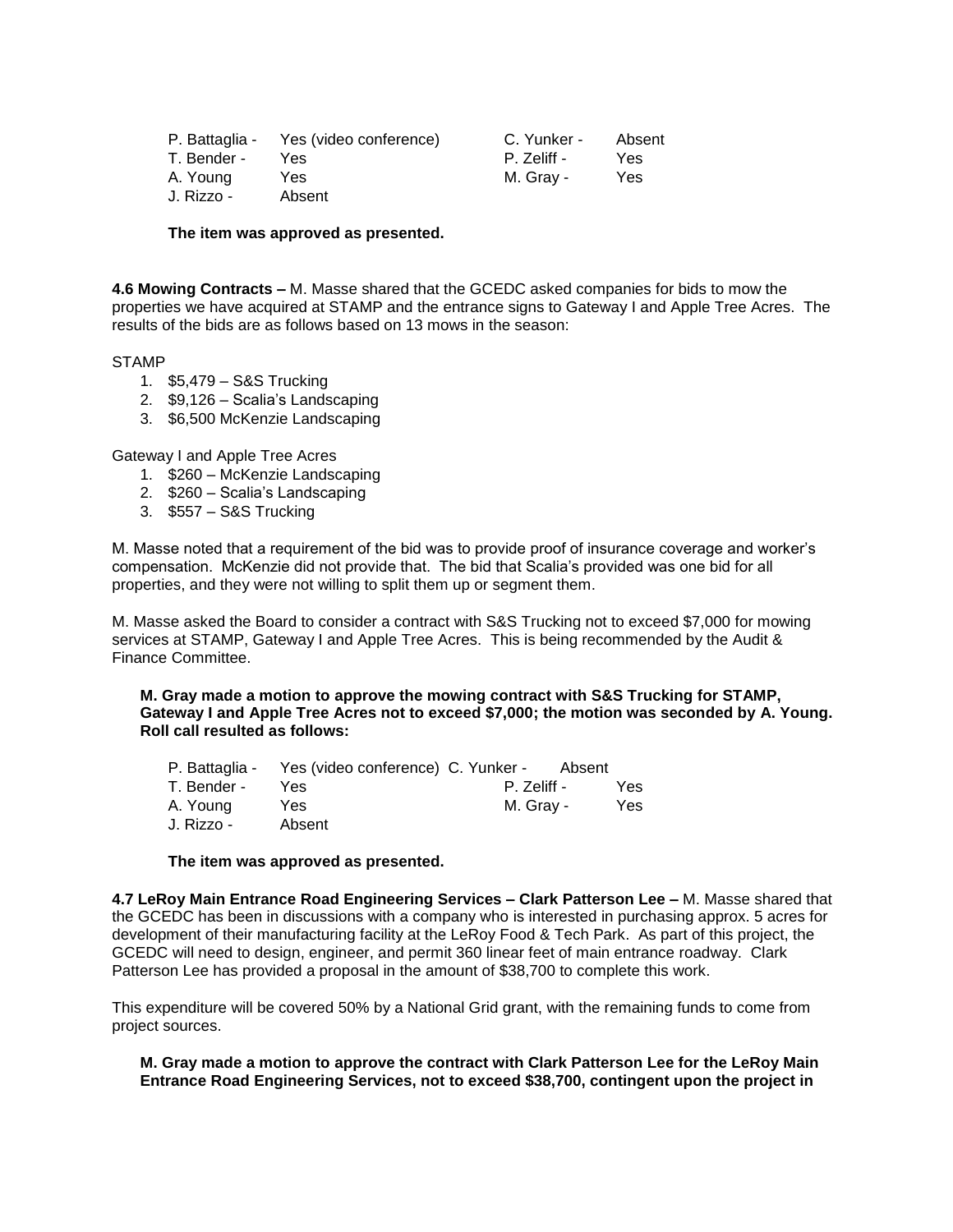**the park moving forward; the motion was seconded by T. Bender. Roll call resulted as follows:**

|             | P. Battaglia - Abstain (video conference) | C. Yunker - | Absent |
|-------------|-------------------------------------------|-------------|--------|
| T. Bender - | Yes.                                      | P. Zeliff - | Yes    |
| A. Young    | Yes.                                      | M. Gray -   | Yes    |
| J. Rizzo -  | Absent                                    |             |        |

**The item was approved as presented.**

## **5.0 Governance & Nominating Committee – J. Rizzo**

**5.1 Nothing at this time.**

## **6.0 STAMP Committee – P. Zeliff**

# **6.1 Additional Construction and Inspection Contract Administration Costs – Clark Patterson Lee – Removed from the agenda.**

**6.2 Formation of Waterworks Corporation –** M. Masse shared that Phillips Lytle is in the process of setting up the water works corporation for on site water at STAMP. This corporation would be responsible for owning, operating and maintaining any water lines and services that are within the 1,250-acre STAMP campus that would provide water to tenants at STAMP. The water works corporation would also be responsible for billing water charges, collecting fees, and paying the associated municipalities for bulk water.

M. Masse reviewed some of the outstanding items related to the formation of the water works corporation with the Board.

# **7.0 Employment & Compensation Committee**

#### **7.1 Nothing at this time.**

#### **8.0 Other Business**

#### **9.0 Adjournment**

As there was no further business, M. Gray made a motion to adjourn at 5:11 p.m., which was seconded by T. Bender and passed unanimously.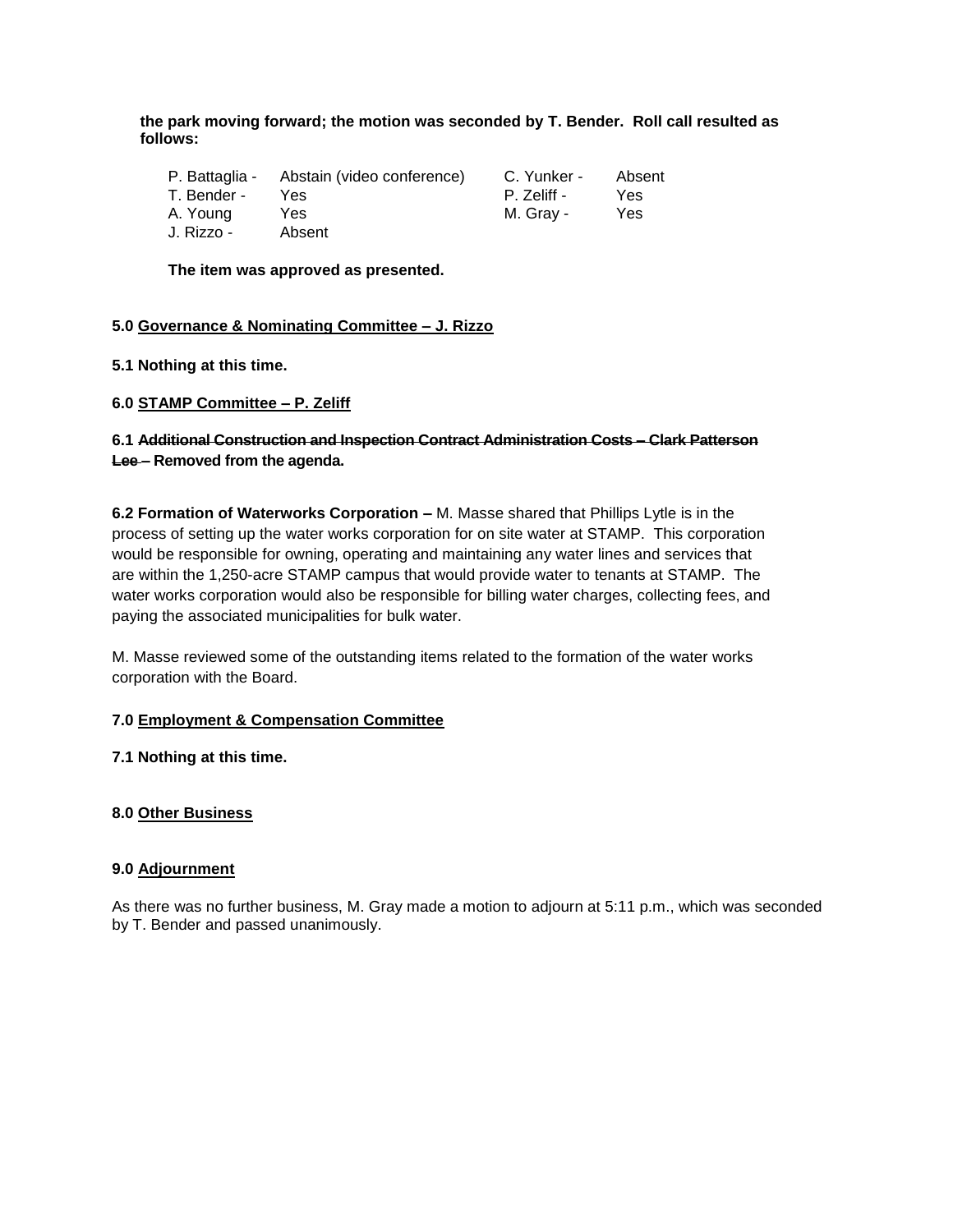

# **Project Name: Town Center Plaza, LLC Board Meeting Date: March 29, 2018**

# **STATEMENT OF COMPLIANCE OF PROJECT CRITERIA LISTED IN UNIFORM TAX EXEMPTION POLICY (UTEP)**

## **PROJECT DESCRIPTION:**

Town Center Plaza, LLC is seeking to bring back a grocery store to the Village of Corfu community that has been closed for several years. The developer is planning a reconstruction project on the approximately 20,000 sq. ft. facility in the Village of Corfu.

GCEDC is seeking to assist the project under § 862-a of GML, an IDA is limited in its ability to provide financial assistance to projects where facilities "that are primarily used in making retail sales to customers who personally visit such facilities constitute more than one-third of the total project cost".

The retail restriction may be overcome where, based upon an application, an IDA finds that: (i) the predominant purpose of the project is to make available goods or services which would not be, but for the project, reasonably accessible to residents of the municipality where the project is located; or (ii) the project is located within a "highly distressed area" as defined in § 854(18) of GML.

Both the Village of Corfu and Town of Pembroke have passed resolutions stating the project will make available goods or services which are not reasonably accessible to the residents.

Also, the project is located adjacent to a "highly" distressed area which will qualify the IDA to assist as defined in § 854(18) of GML.

**Criteria #1 –** The Project pledges to create and/or retain quality, good paying jobs in Genesee County.

**Project details:** The project will create 7 FTE's at an average salary range of \$22,000-\$52,000 per job.

## **Board Discussion: None.**

## **M. Gray made a motion to concur with Criteria #1; the motion was seconded by T. Bender. Roll call resulted as follows:**

| P. Battaglia - | Yes (video conference) | C. Yunker - | Absent |
|----------------|------------------------|-------------|--------|

| T. Bender - | Yes. | P. Zeliff - | Yes |
|-------------|------|-------------|-----|
| A. Young    | Yes  | M. Gray -   | Yes |

| . Yunker -  | Absent |
|-------------|--------|
| '. Zeliff - | Yes    |
| 1. Gray -   | Yes    |

J. Rizzo - Absent

**The items were approved as presented.**

Board Concurrence: (YES) NO If no, state justification:

**Criteria #2-** Completion of the Project will enhance the long -term tax base and/or make a significant capital investment.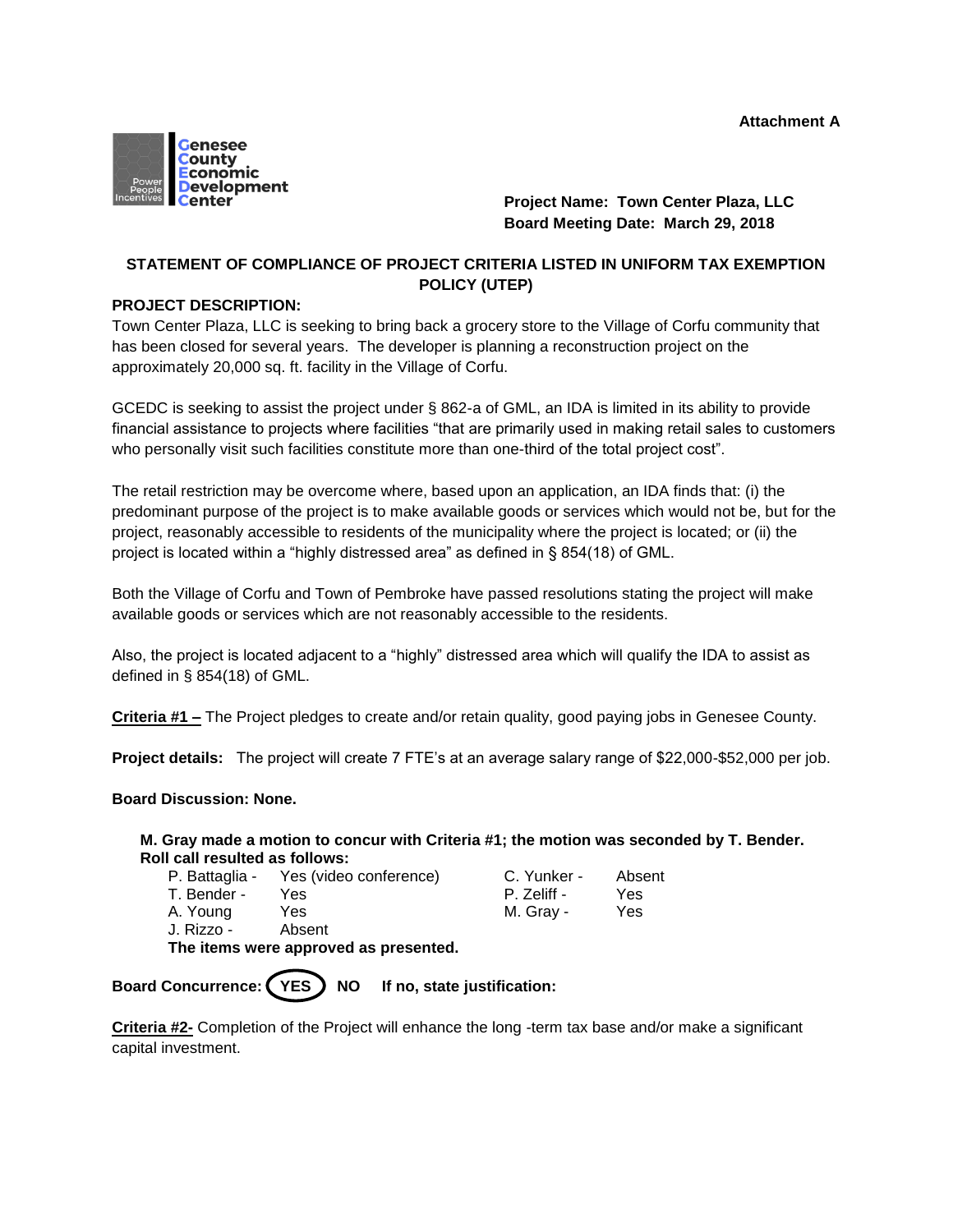## **Attachment A**

**Project details:** The project will enhance long term tax base with the renovation of the facility and \$1,000,000 in capital investment. We are proposing a standard 60% average abatement PILOT on the incremental increase in assessed value.

## **Board Discussion: None.**

**A. Young made a motion to concur with Criteria #2; the motion was seconded by T. Bender. Roll call resulted as follows:**

P. Battaglia - Yes (video conference) C. Yunker - Absent<br>T. Bender - Yes - Sessience - P. Zeliff - Yes T. Bender - Yes **P. Zeliff - Yes** A. Young Yes M. Gray - Yes J. Rizzo - Absent

**The items were approved as presented.**

Board Concurrence: (YES) NO If no, state justification:

**Criteria #3-** The Project will contribute towards creating a "liveable community" by providing a valuable product or service that is underserved in Genesee County.

**Project details:** The company will be providing job opportunities to local Genesee County residents plus needed goods and services that are underserved in the community (see support letters).

## **Board Discussion: None.**

**M. Gray made a motion to concur with Criteria #3; the motion was seconded by A. Young. Roll call resulted as follows:**

| P. Battaglia - | Yes (video conference) | C. Yunker - | Absent |
|----------------|------------------------|-------------|--------|
| T. Bender -    | Yes.                   | P. Zeliff - | Yes    |
| A. Young       | Yes                    | M. Gray -   | Yes    |
|                |                        |             |        |

J. Rizzo - Absent **The items were approved as presented.**

Board Concurrence: (YES) NO If no, state justification:

**Criteria #4:** The Board will review the Agency's Fiscal and Economic Impact analysis of the Project to determine if the Project will have a meaningful and positive impact on Genesee County. This calculation will include the estimated value of any tax exemptions to be provided along with the estimated additional sources of revenue for municipalities and school districts that the proposed project may provide.

**Project details:** For every \$1 of public benefit the company is investing \$27.2 into the local and regional economy. See economic impact report for further details.

# **Board Discussion: None.**

#### **P. Battaglia made a motion to concur with Criteria #4; the motion was seconded by A. Young. Roll call resulted as follows:**

|             | P. Battaglia - Yes (video conference) | C. Yunker - | Absent |
|-------------|---------------------------------------|-------------|--------|
| T. Bender - | Yes                                   | P. Zeliff - | Yes    |
| A. Young    | Yes.                                  | M. Gray -   | Yes    |
| J. Rizzo -  | Absent                                |             |        |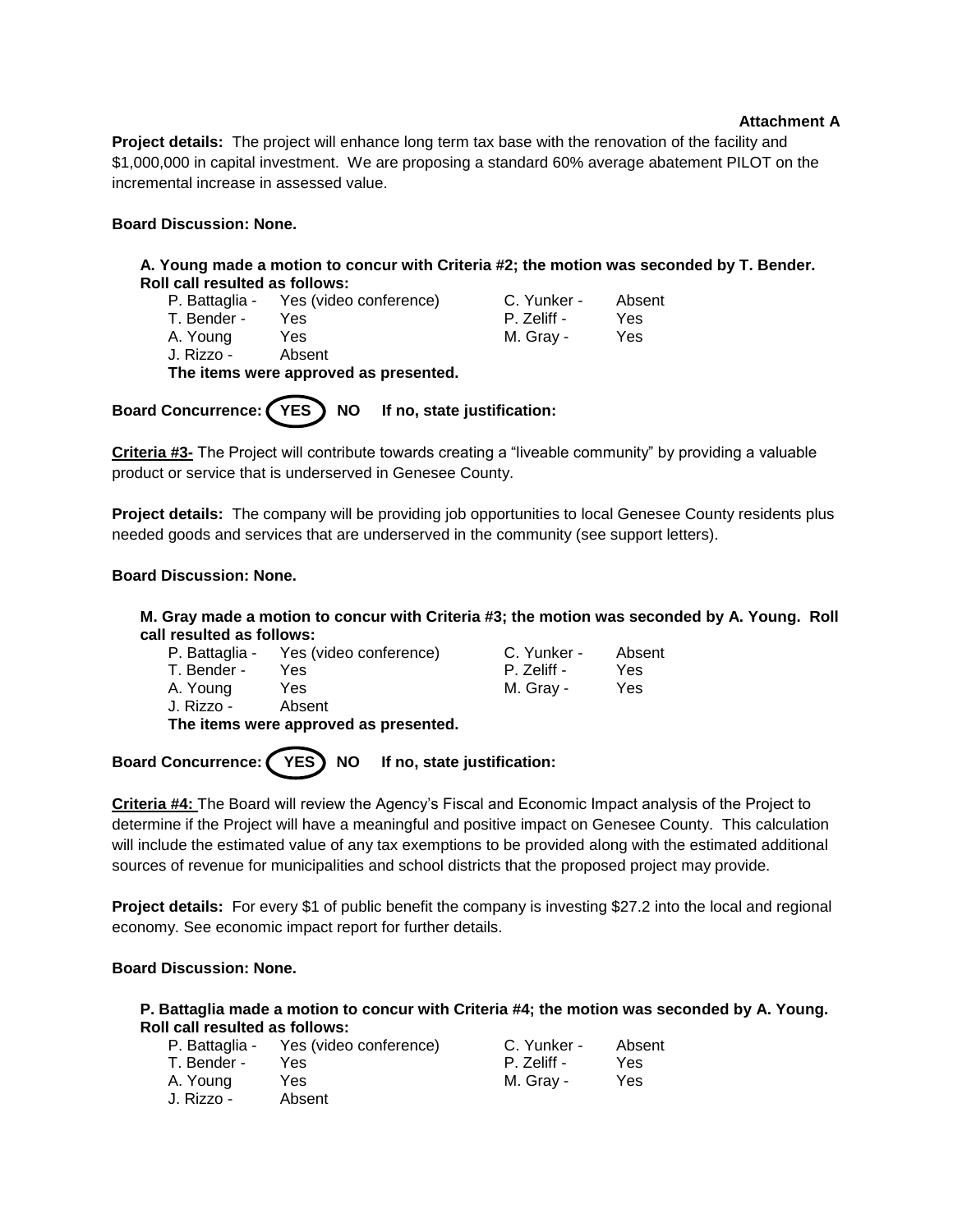## **Attachment A**

**The items were approved as presented.**

Board Concurrence: (YES) NO If no, state justification:

**Criteria #5:** The Project is included in one of the Agency's strategic industries: Agri-Business and Food Processing, Manufacturing, Advanced Manufacturing and Nano-Enabled Manufacturing, Life Sciences and Medical Device.

**Project details:** N/A

**Board Discussion:**

**Board Concurrence: YES NO If no, state justification:** 

**Criteria #6:** The Project will give a reasonable estimated timeline for the completion of the proposed project.

**Project details:** The project is planned to begin construction in April of 2018 and be operational by May 2018.

# **Board Discussion: None.**

**P. Battaglia made a motion to concur with Criteria #6; the motion was seconded by M. Gray. Roll call resulted as follows:**

|             | P. Battaglia - Yes (video conference) | C. Yunker - | Absent |
|-------------|---------------------------------------|-------------|--------|
| T. Bender - | Yes.                                  | P. Zeliff - | Yes    |
| A. Young    | Yes                                   | M. Gray -   | Yes    |
| J. Rizzo -  | Absent                                |             |        |

**The items were approved as presented.**

Board Concurrence: (YES) NO If no, state justification: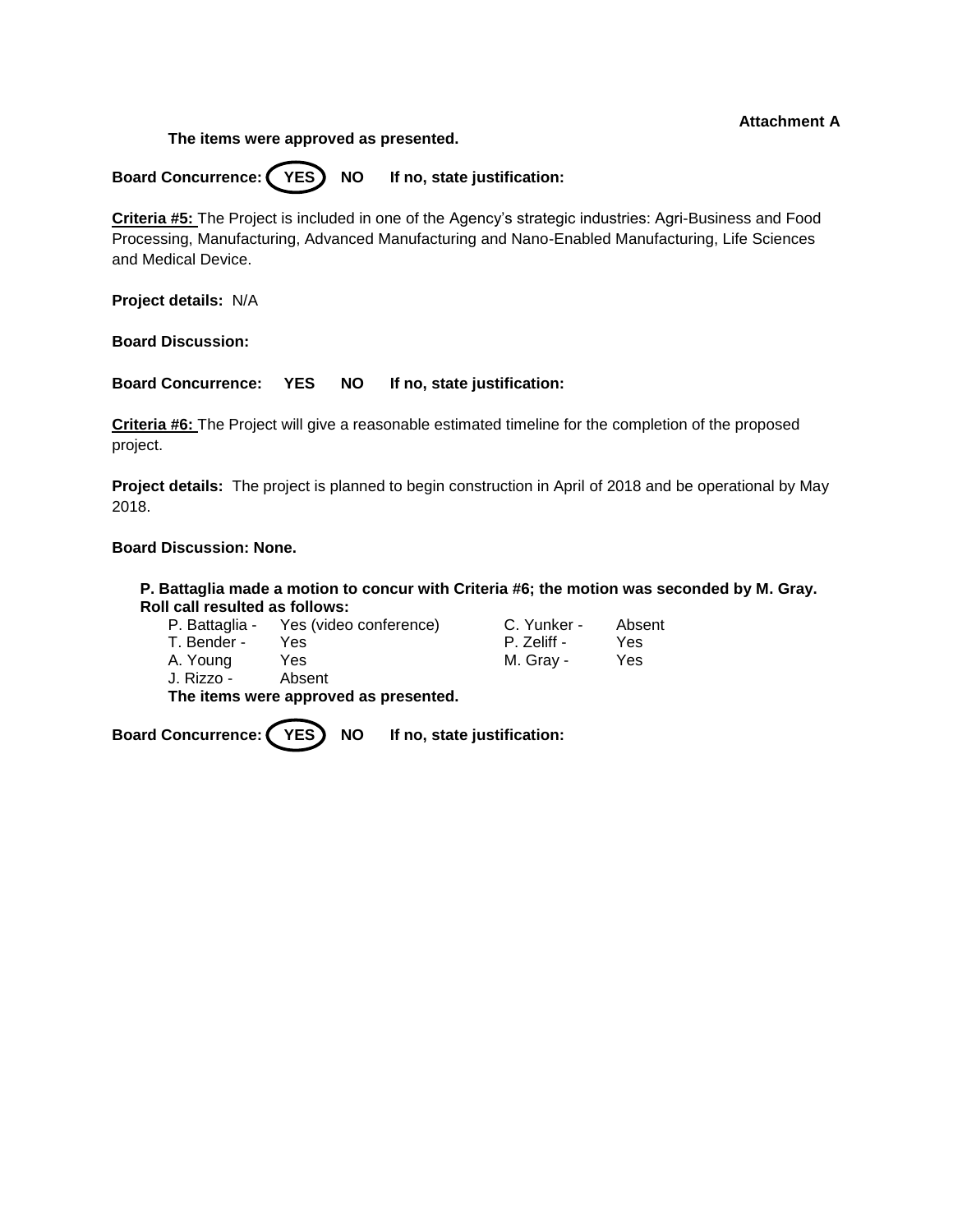

**Project Name: Genesee Lumber Company, LLC**

## **Board Meeting Date: March 29, 2018**

# **STATEMENT OF COMPLIANCE OF PROJECT CRITERIA LISTED IN UNIFORM TAX EXEMPTION POLICY (UTEP)**

## **PROJECT DESCRIPTION:**

Genesee Lumber Company will demolish an existing structure to make way to build a 7,158 sq. ft. warehouse addition to their operation in the City of Batavia. The new warehouse will store lumber and other building products to better serve customers in Genesee County and the surrounding region. This project will contribute to the City of Batavia's BP2 program.

**Criteria #1 –** The Project pledges to create and/or retain quality, good paying jobs in Genesee County.

**Project details:** The project will create 3 FTE's at an average salary range of \$30,000-\$50,000 per job and retain 29 FTE's.

#### **Board Discussion: None.**

# **T. Bender made a motion to concur with Criteria #1; the motion was seconded by M. Gray. Roll call resulted as follows:**

|             | P. Battaglia - Abstain (video conference) | C. Yunker - | Absent |
|-------------|-------------------------------------------|-------------|--------|
| T. Bender - | Yes                                       | P. Zeliff - | Yes    |
| A. Young    | Yes                                       | M. Grav -   | Yes    |
| J. Rizzo -  | Absent                                    |             |        |

**The items were approved as presented.**

Board Concurrence: (YES) NO If no, state justification:

**Criteria #2-** Completion of the Project will enhance the long -term tax base and/or make a significant capital investment.

Project details: The project will enhance long term tax base with additional warehouse and \$300,000 in capital investment. We are proposing a standard 60% average abatement PILOT on the incremental increase in assessed value.

#### **Board Discussion: None.**

# **A. Young made a motion to concur with Criteria #2; the motion was seconded by M. Gray. Roll call resulted as follows:**

|             | P. Battaglia - Abstain (video conference) | C. Yunker - | Absent |
|-------------|-------------------------------------------|-------------|--------|
| T. Bender - | Yes.                                      | P. Zeliff - | Yes    |
| A. Young    | Yes                                       | M. Gray -   | Yes    |
| J. Rizzo -  | Absent                                    |             |        |

**The items were approved as presented.**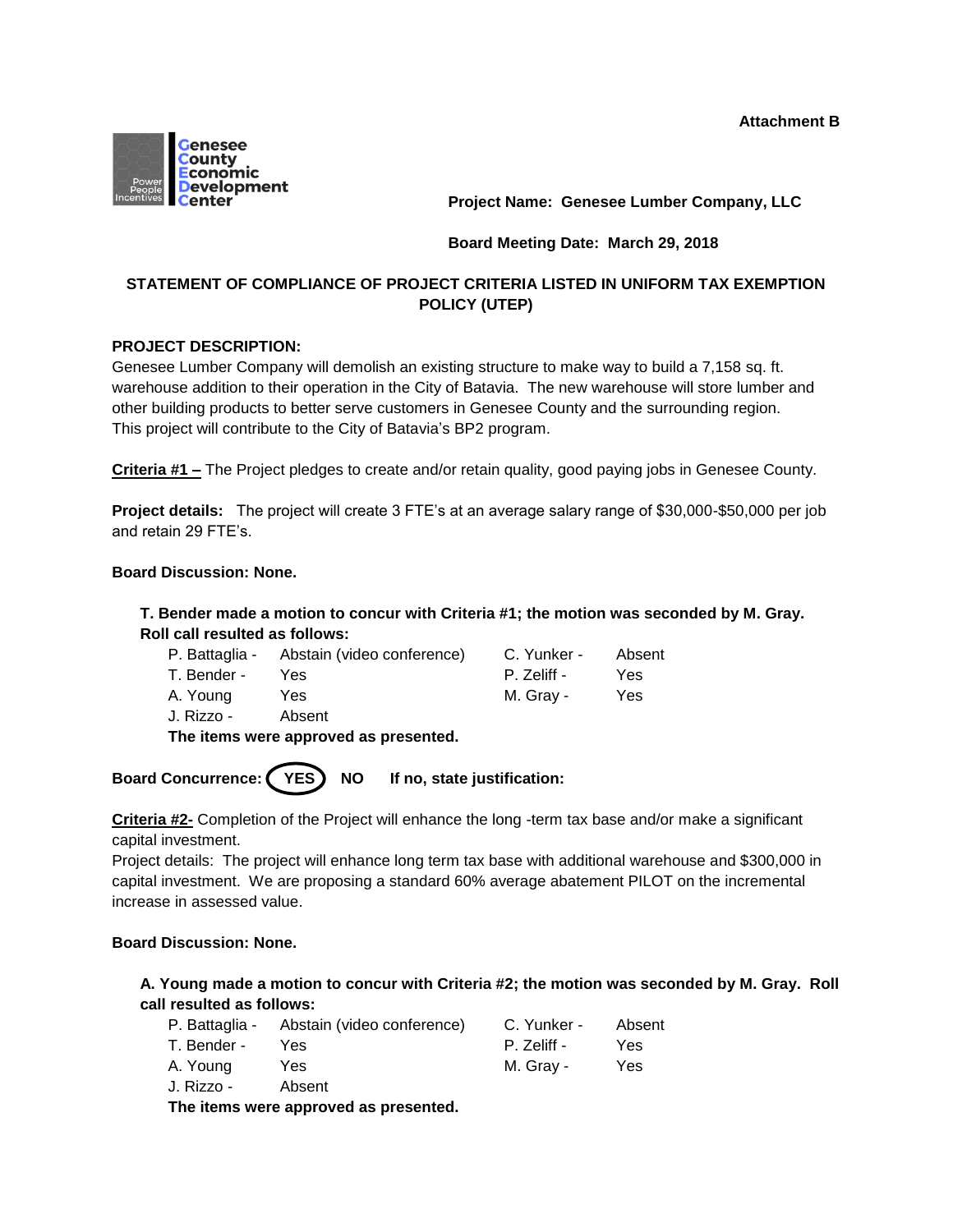## **Attachment B**

Board Concurrence: (YES) NO If no, state justification:

**Criteria #3-** The Project will contribute towards creating a "liveable community" by providing a valuable product or service that is underserved in Genesee County.

**Project details: N/A**

**Board Discussion:**

**Board Concurrence: YES NO If no, state justification:**

**Criteria #4:** The Board will review the Agency's Fiscal and Economic Impact analysis of the Project to determine if the Project will have a meaningful and positive impact on Genesee County. This calculation will include the estimated value of any tax exemptions to be provided along with the estimated additional sources of revenue for municipalities and school districts that the proposed project may provide.

**Project details:** For every \$1 of public benefit the company is investing \$21.2 into the local and regional economy. See economic impact report for further details.

## **Board Discussion: None.**

**M. Gray made a motion to concur with Criteria #4; the motion was seconded by T. Bender. Roll call resulted as follows:**

|             | P. Battaglia - Abstain (video conference) | C. Yunker - | Absent |
|-------------|-------------------------------------------|-------------|--------|
| T. Bender - | Yes                                       | P. Zeliff - | Yes    |
| A. Young    | Yes                                       | M. Gray -   | Yes    |
| J. Rizzo -  | Absent                                    |             |        |

**The items were approved as presented.**

Board Concurrence: (YES) NO If no, state justification:

**Criteria #5:** The Project is included in one of the Agency's strategic industries: Agri-Business and Food Processing, Manufacturing, Advanced Manufacturing and Nano-Enabled Manufacturing, Life Sciences and Medical Device.

**Project details: N/A**

**Board Discussion:**

**Board Concurrence: YES NO If no, state justification:** 

**Criteria #6:** The Project will give a reasonable estimated timeline for the completion of the proposed project.

**Project details:** The project is planning to begin construction in June of 2018 and be operational Dec 2018.

#### **Board Discussion: None.**